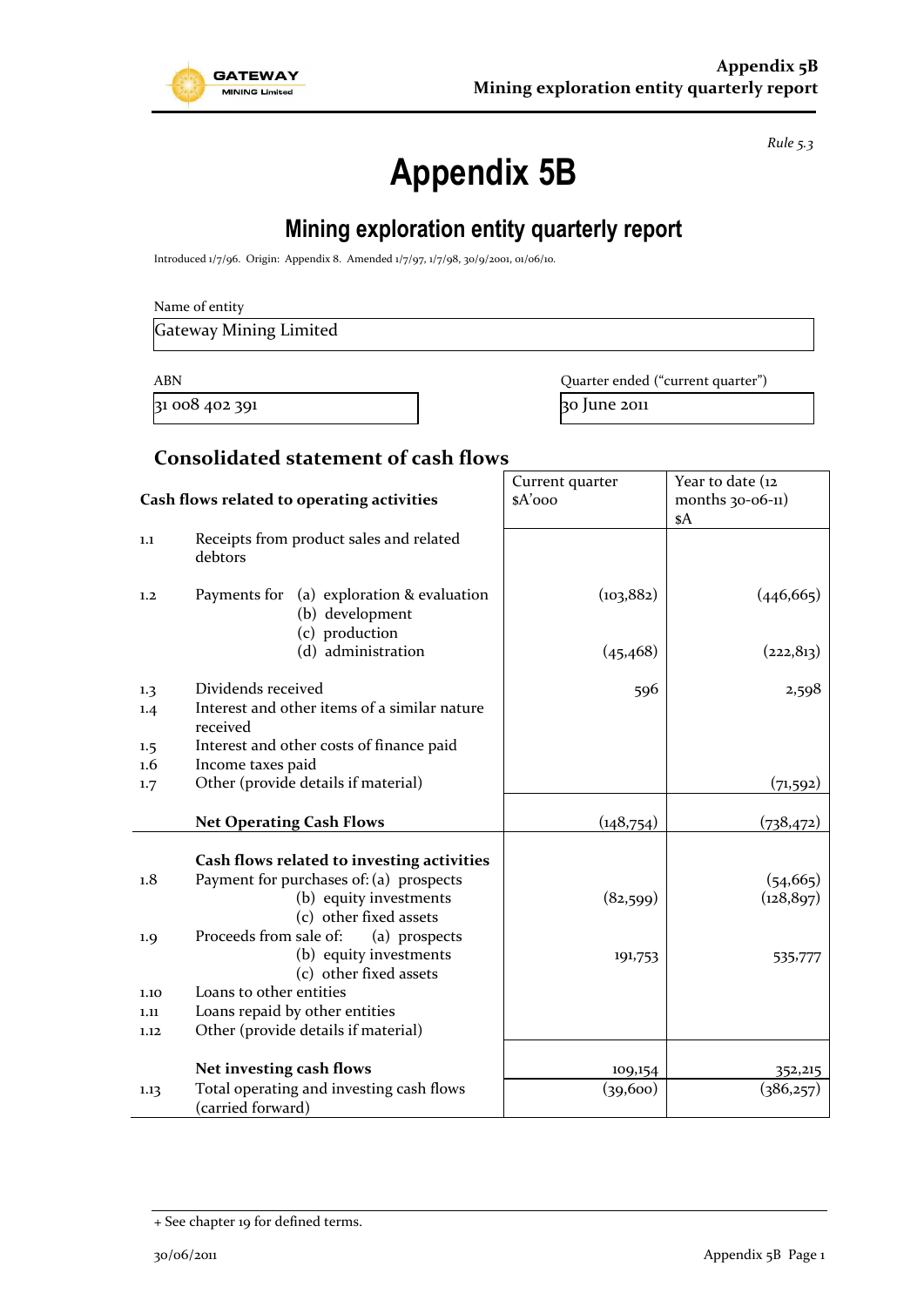

| 1.13 | Total operating and investing cash flows      |         |          |
|------|-----------------------------------------------|---------|----------|
|      | (brought forward)                             |         |          |
|      |                                               |         |          |
|      | Cash flows related to financing activities    |         |          |
| 1.14 | Proceeds from issues of shares, options, etc. | 122,500 | 617,500  |
| 1.15 | Proceeds from sale of forfeited shares        |         |          |
| 1.16 | Proceeds from borrowings                      |         |          |
| 1.17 | Repayment of borrowings                       |         |          |
| 1.18 | Dividends paid                                |         |          |
| 1.19 | Other (provide details if material)           | (7,350) | (32,100) |
|      | Net financing cash flows                      | 115,150 | 585,400  |
|      |                                               |         |          |
|      | Net increase (decrease) in cash held          | 75,550  | 199,143  |
|      | Cash at beginning of quarter/year to date     |         |          |
| 1.20 |                                               | 204,265 | 80,672   |
| 1,21 | Exchange rate adjustments to item 1.20        |         |          |
| 1.22 | Cash at end of quarter                        | 279,815 | 279,815  |

**Payments to directors of the entity and associates of the directors Payments to related entities of the entity and associates of the related entities**

|      |                                                                  | Current quarter |
|------|------------------------------------------------------------------|-----------------|
|      |                                                                  | $A'$ ooo        |
|      |                                                                  | 32,150          |
| 1.23 | Aggregate amount of payments to the parties included in item 1.2 |                 |
| 1.24 | Aggregate amount of loans to the parties included in item 1.10   |                 |
|      |                                                                  |                 |
|      |                                                                  |                 |

1.25 Explanation necessary for an understanding of the transactions

#### **Non-cash financing and investing activities**

2.1 Details of financing and investing transactions which have had a material effect on consolidated assets and liabilities but did not involve cash flows

2.2 Details of outlays made by other entities to establish or increase their share in projects in which the reporting entity has an interest

<sup>+</sup> See chapter 19 for defined terms.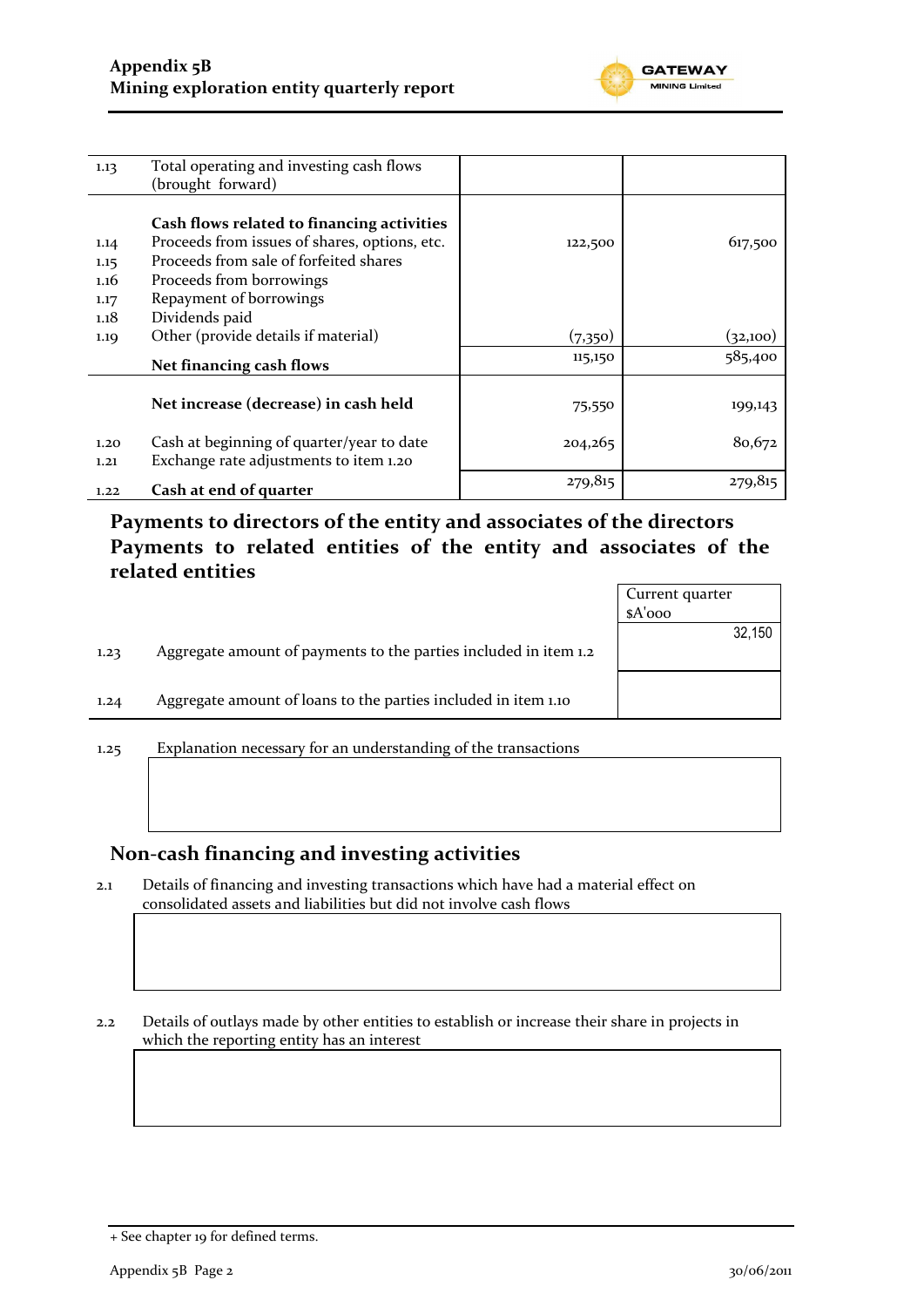

 $\overline{\phantom{a}}$ 

### **Financing facilities available**

*Add notes as necessary for an understanding of the position.*

|     |                             | Amount available<br>$A'$ 000 | Amount used<br>$A'$ 000 |
|-----|-----------------------------|------------------------------|-------------------------|
| 3.1 | Loan facilities             |                              |                         |
| 3.2 | Credit standby arrangements |                              |                         |

### **Estimated cash outflows for next quarter**

|     |                            | $A'$ 000 |
|-----|----------------------------|----------|
| 4.1 | Exploration and evaluation | 80,000   |
| 4.2 | Development                |          |
| 4.3 | Production                 |          |
| 4.4 | Administration             | 20,000   |
|     |                            |          |
|     | <b>Total</b>               | 100,000  |

# **Reconciliation of cash**

| Reconciliation of cash at the end of the quarter (as<br>shown in the consolidated statement of cash flows)<br>to the related items in the accounts is as follows. |                                           | Current quarter<br>$A'$ 000 | Previous quarter<br>$A'$ 000 |
|-------------------------------------------------------------------------------------------------------------------------------------------------------------------|-------------------------------------------|-----------------------------|------------------------------|
| 5.1                                                                                                                                                               | Cash on hand and at bank                  | 279,815                     | 204,265                      |
| 5.2                                                                                                                                                               | Deposits at call                          |                             |                              |
| 5.3                                                                                                                                                               | Bank overdraft                            |                             |                              |
| 5.4                                                                                                                                                               | Other (provide details)                   |                             |                              |
|                                                                                                                                                                   | Total: cash at end of quarter (item 1.22) | 279,815                     | 204,265                      |

### **Changes in interests in mining tenements**

|     |                                                                     | Tenement reference                                     | Nature of<br>interest<br>(note (2)) | Interest at<br>beginning<br>of quarter | Interest at<br>end of<br>quarter |
|-----|---------------------------------------------------------------------|--------------------------------------------------------|-------------------------------------|----------------------------------------|----------------------------------|
| 6.1 | Interests in mining<br>tenements relinquished,<br>reduced or lapsed | ML <sub>24</sub> 8 <sub>3</sub> , 2509, 2868,<br>90102 | Relinquished                        | $100\%$                                | $o\%$                            |
| 6.2 | Interests in mining<br>tenements acquired or<br>increased           | $E_{57}/823$ , $E_{57}/824$                            | Granted                             | $\rm o\%$                              | $100\%$                          |

<sup>+</sup> See chapter 19 for defined terms.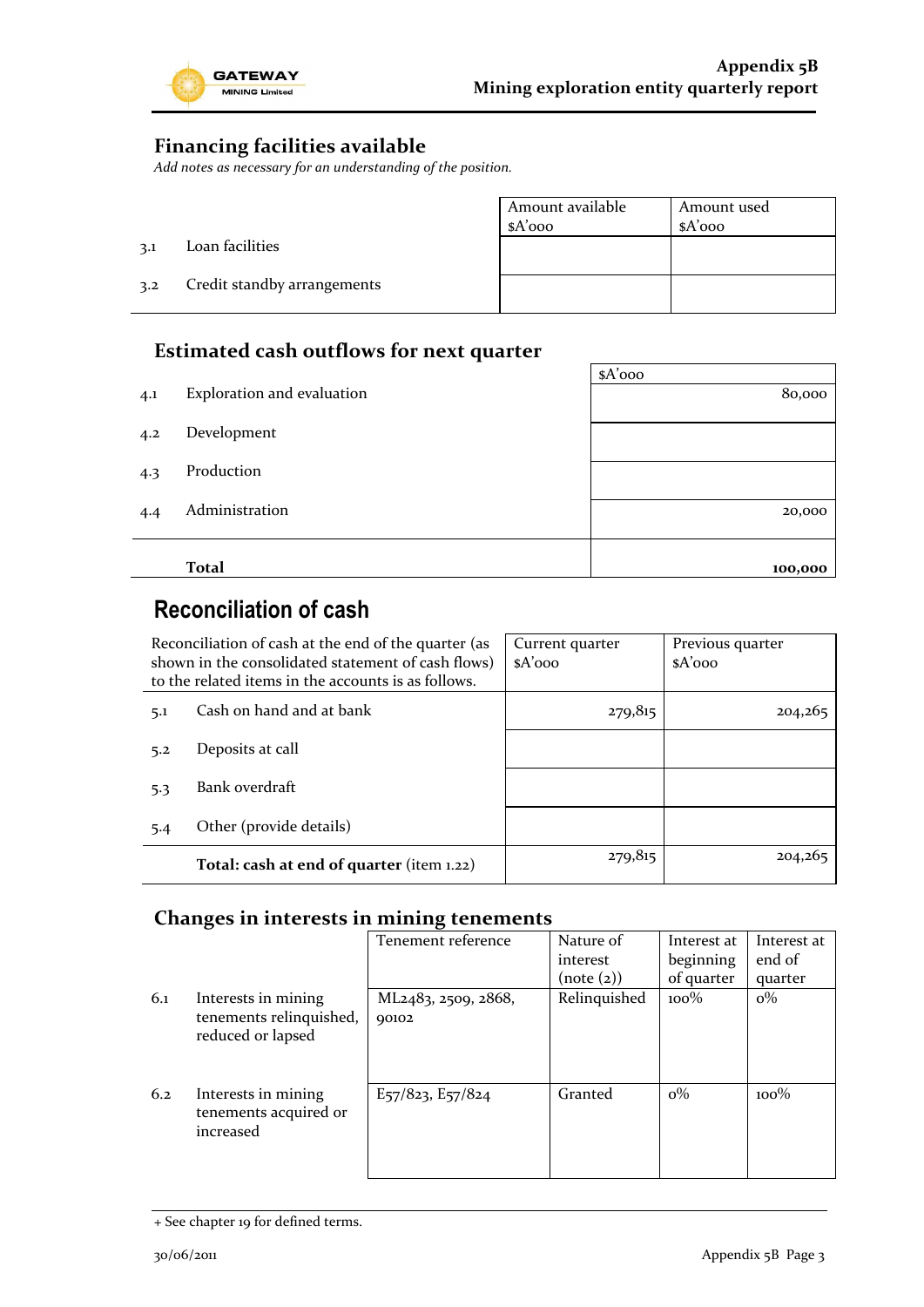

### **Issued and quoted securities at end of current quarter**

*Description includes rate of interest and any redemption or conversion rights together with prices and dates.*

|      |                          | Total       | Number quoted | Issue price per   | Amount paid up    |
|------|--------------------------|-------------|---------------|-------------------|-------------------|
|      |                          | number      |               | security (see     | per security (see |
|      |                          |             |               | $note$ 3) (cents) | $note$ 3) (cents) |
| 7.1  | Preference               |             |               |                   |                   |
|      | <sup>+</sup> securities  |             |               |                   |                   |
|      | (description)            |             |               |                   |                   |
| 7.2  | Changes during           |             |               |                   |                   |
|      | quarter                  |             |               |                   |                   |
|      | (a) Increases            |             |               |                   |                   |
|      | through issues           |             |               |                   |                   |
|      | (b) Decreases            |             |               |                   |                   |
|      | through returns of       |             |               |                   |                   |
|      | capital, buy-backs,      |             |               |                   |                   |
|      | redemptions              |             |               |                   |                   |
| 7.3  | +Ordinary                | 141,872,962 | 141,872,962   |                   |                   |
|      | securities               |             |               |                   |                   |
|      |                          |             |               |                   |                   |
| 7.4  | Changes during           |             |               |                   |                   |
|      | quarter                  |             |               |                   |                   |
|      | (a) Increases            | 3,500,000   | 3,500,000     | 3.5 cents         |                   |
|      | through issues           |             |               |                   |                   |
|      | (b) Decreases            |             |               |                   |                   |
|      | through returns of       |             |               |                   |                   |
|      | capital, buy-backs       |             |               |                   |                   |
| 7.5  | <sup>+</sup> Convertible |             |               |                   |                   |
|      | debt securities          |             |               |                   |                   |
|      | (description)            |             |               |                   |                   |
| 7.6  | Changes during           |             |               |                   |                   |
|      | quarter                  |             |               |                   |                   |
|      | (a) Increases            |             |               |                   |                   |
|      | through issues           |             |               |                   |                   |
|      | (b) Decreases            |             |               |                   |                   |
|      | through securities       |             |               |                   |                   |
|      | matured,<br>converted    |             |               |                   |                   |
|      | <b>Options</b>           |             |               | Exercise price    | Expiry date       |
| 7.7  | (description and         |             |               |                   |                   |
|      | conversion factor)       | 4,000,000   |               | 30 cents          | 30 November 2011  |
|      |                          | 6,250,000   |               | 15 cents          | 30 June 2011      |
|      |                          | 7,000,000   |               | 10 cents          | 7 October 2011    |
|      |                          | 7,500,000   |               | 4 cents           | 1 September 2012  |
| 7.8  | Issued during            | 7,000,000   |               | 3.8 cents         | 15 April 2014     |
|      | quarter                  |             |               |                   |                   |
| 7.9  | <b>Exercised during</b>  |             |               |                   |                   |
|      | quarter                  |             |               |                   |                   |
| 7.10 | <b>Expired during</b>    | 6,250,000   |               | 15 cents          | 30 June 2011      |
|      | quarter                  |             |               |                   |                   |
| 7.11 | <b>Debentures</b>        |             |               |                   |                   |
|      | (totals only)            |             |               |                   |                   |
| 7.12 | <b>Unsecured notes</b>   |             |               |                   |                   |
|      | (totals only)            |             |               |                   |                   |
|      |                          |             |               |                   |                   |

<sup>+</sup> See chapter 19 for defined terms.